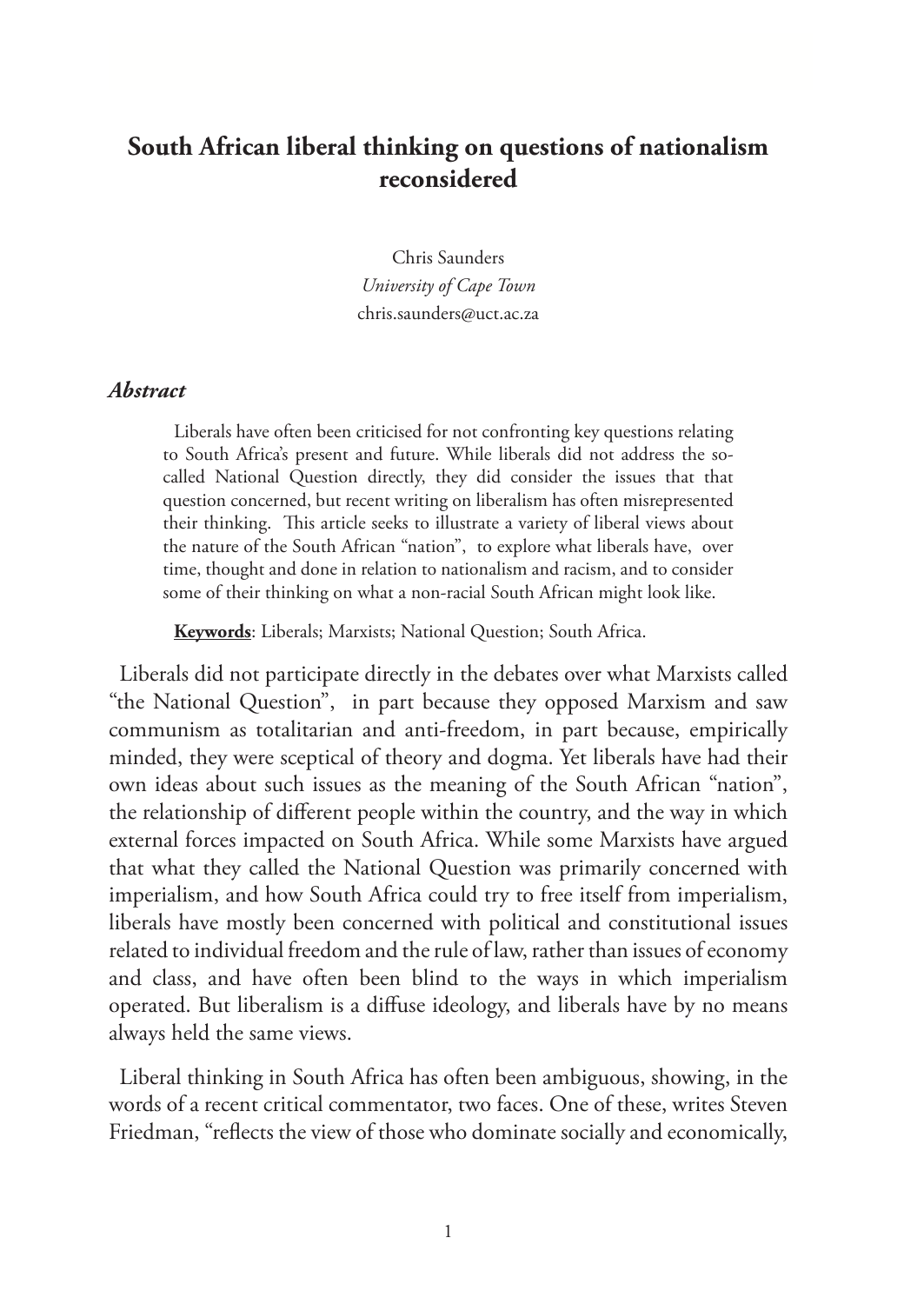the other points towards a freer and more equal society".1 The late Neville Alexander, whose writings are central to the South African literature on the National Question, and more recently the historian Eddy Maloka, have both asserted that, in Alexander's words, there is "only one form of liberalism…", one that seeks "to paper over the reality of economic exploitation and the rule of the market".2 That this is much too simple a statement will be shown here by illustrating the variety of liberal views about the nature of the South African "nation", as well as by exploring what liberals have thought and done in relation to nationalism, racism and non-racialism.

Inevitably this will be a highly selective exploration of a complex topic. Liberal thinking was spread so widely, involving public intellectuals, the universities, the press, the churches, lawyers, and those who worked in think tanks, among others, that most generalisations about it need to be qualified in one respect or another. "At first sight the most striking thing about the Liberal tradition is its intellectual incoherence", say two eminent commentators on that tradition.3 A prominent contemporary South African liberal admits that "Liberals in South Africa have an imperfect history. They have been complicit in racism in the past and they are ill-served by pretending that racism does not exist in the present".4 Liberalism has not been as liberatory a force in South Africa as, arguably, it has been in Europe.<sup>5</sup>

Not only has there always been a wide diversity of liberal views, but it is important that such views be analysed historically, to see how they have changed over time as the context has evolved. In my view, Maloka greatly over-emphasises continuity in liberal thought and action in South Africa, from the few white liberals at the early nineteenth century Cape to the

<sup>1</sup> S Friedman, *Race, class and power: Harold Wolpe and the radical critique of apartheid* (Pietermaritzburg, UKZN Press 2014), p. 29. Compare his "The ambiguous legacy of liberalism. Less a theory of society, more a state of mind?", P Vale, L Hamilton and EH Prinsloo (eds.), *Intellectual traditions in South Africa: Ideas, individuals and institutions,* (Pietermaritzburg, UKZN Press, 2014).

<sup>2</sup> N Alexander, *An ordinary country – issues in the transition from apartheid to democracy in South Africa* (Pietermaritzburg, University of Natal Press, 2002), p. 24. Compare his "Approaches to the National Question in South Africa, *Transformation,* 1, 1986, pp. 63-95; Eddy Maloka, *Friends of the natives. The inconvenient past of South African liberalism* (Durban, 3MS, 2014); J Mulqueeny, "Revisiting the History and Historiography of the National Question in South Africa" (Paper presented to the conference on The ANC at 100: Debating Liberation Histories and Democracy Today, University of the Witwatersrand, Johannesburg, September 2011).

<sup>3</sup> A Bullock and M Shock (eds.), *The liberal tradition from Fox to Keynes* (Oxford, Clarendon Press, 1967), p. xix.

<sup>4</sup> M Cardo, "The sinister underbelly to the 'Rhodes Must Fall!' campaign", *Politicsweb*, 1 April 2015 (available at www.politicsweb.co.za/politicsweb/view/politicsweb/en/page71619?oid=1022687&sn=Detail&pid=71619, accessed, 5 May 2016).

<sup>5</sup> J Pampallis, "Review of Eddy Maloka", *Friends of the natives. The inconvenient past of South African liberalism,*  Durban, 3MS, 2014, *Umsebenzi Online,* 14(9) (available at http://www.sacp.org.za/main.php?ID=4649, accessed, 10 May 2016).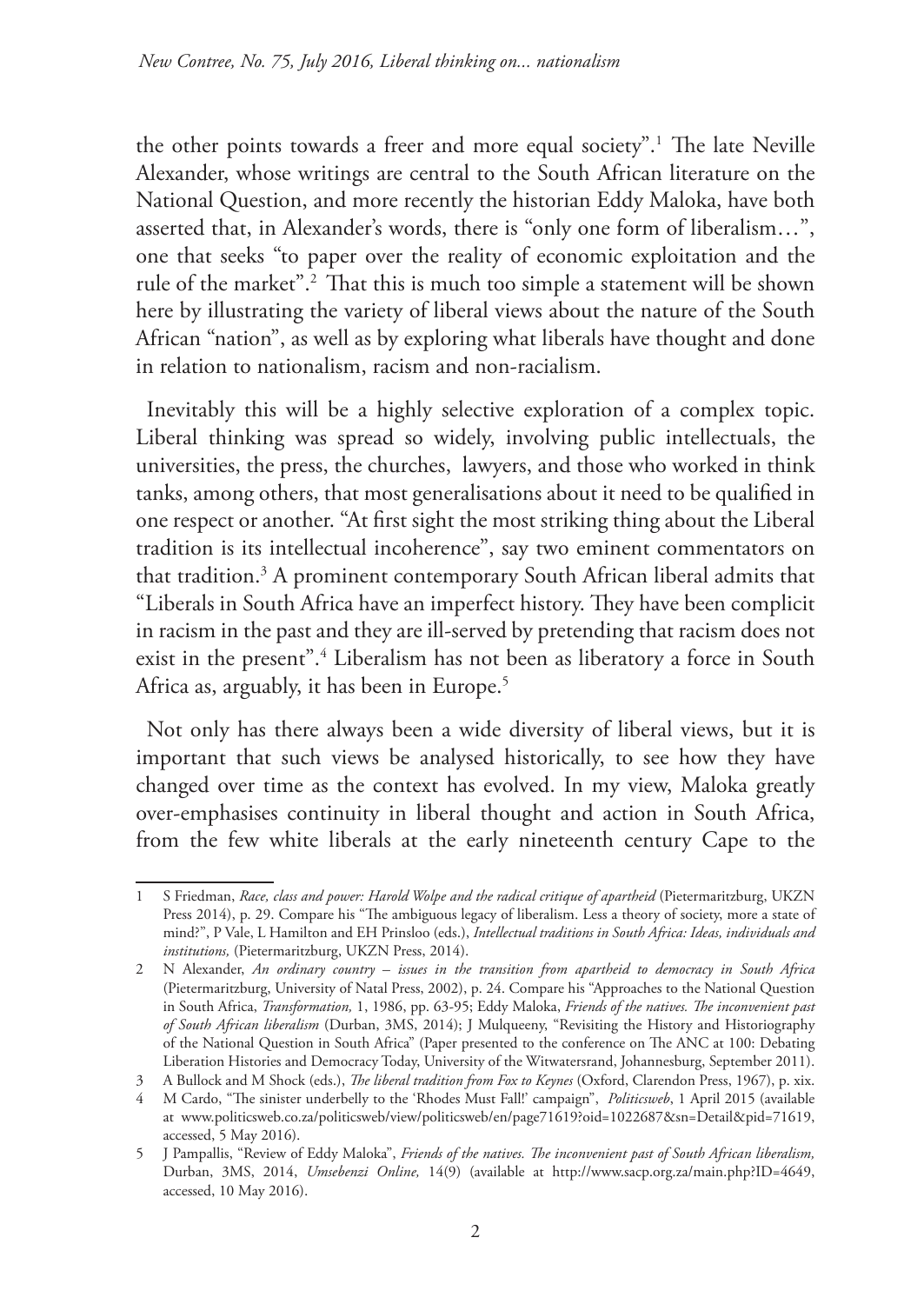Democratic Alliance of our own time. While all liberals in South Africa have valued individual freedom, often in relation to an oppressive and authoritarian state, they have done so in very different ways. For a long time, most liberals saw this core value through a racial prism, applying it only to some and ignoring other sectors of society. With but a few significant exceptions – the philosopher Alfred Hoernlé in the 1930s, and more recently the economist Charles Simkins, for example – South African liberals have not spent time theorising their views. It is therefore necessary to explore what they have done in relation to the National Question, as well as what they have said about it. Maloka reminds us of the "distinction between liberalism as a body of ideas with a particular vision for the society, and strategies employed by liberals to achieve their goal".<sup>6</sup> Both need to be considered.

Some early nineteenth century liberals at the Cape – such as John Philip of the London Missionary Society – argued for territorial segregation as a way to protect black Africans from the impact of colonialism. Other liberals at the Cape defended British imperialism as the source of liberal values of nonracialism and justice, while yet others – most notably Thomas Pringle, Philip's contemporary, abolitionist and fighter for a free press – identified with those who suffered from it.<sup>7</sup> To suggest, therefore, as Maloka does, that liberals were always on the side of the oppressor, is extremely misleading. Liberal thinking was long related to a distinction between those seen as "civilised", which from 1853 included all who could qualify for the non-racial franchise introduced at the Cape in that year, and those blacks regarded as "uncivilised", for whom liberal values did not apply. The context changed in the early twentieth century, after the creation of the Union in 1910. Some liberals again went along with the idea of racial segregation, though they did not support the oppressive way it was being put into practice by the white ruling elite. The political scientist Edgar Brookes, for example, was briefly a supporter of segregation in the 1920s. In the 1930s Alfred Hoernlé, then Professor of Philosophy at the University of the Witwatersrand, a self-identified liberal, saw South African society as being made up of different racial groups and argued for full territorial segregation as a way to solve what he saw as an otherwise

<sup>6</sup> J Pampallis, "Review of Eddy Maloka", *Friends of the natives...*, p. 119.

<sup>7</sup> R Vigne, *Thomas Pringle*. *South African pioneer, poet and abolitionist* (Cape Town, UCT Press, 2013). Compare C Saunders, "The expansion of British liberties: The South African case", JP Greene, (ed.), *Exclusionary empire. English liberty overseas, 1600-1900* (Cambridge University Press, 2010), pp.269-288.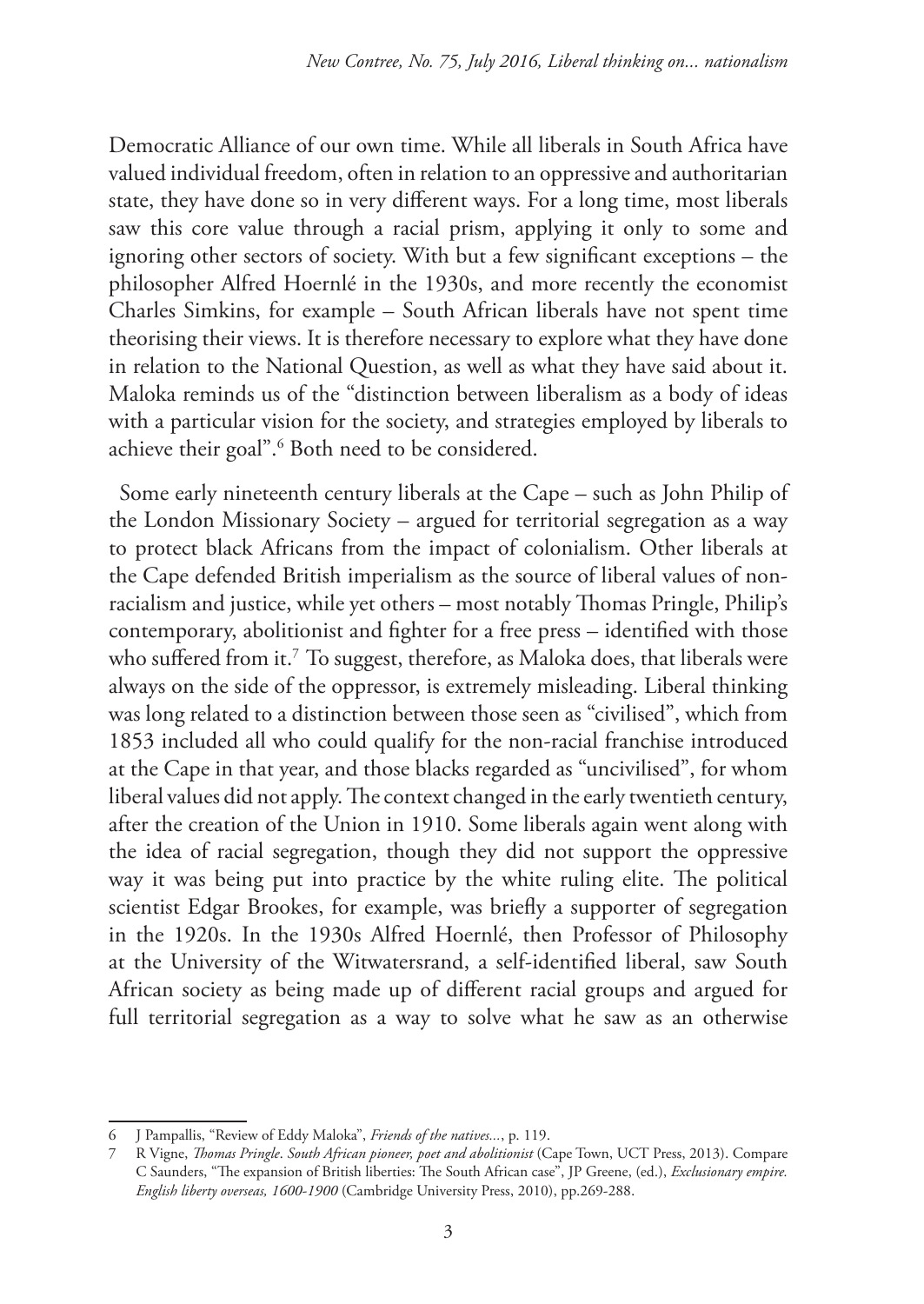insoluble racial conflict.8 Hoernlé was strongly criticised by other liberals for taking this position, especially those who were working in the Joint Councils movement $^{\circ}$  and saw themselves as playing a role as "bridge-builders" between whites and blacks in the increasingly racially divided society, seeking to bring people from different sections of a very heterogeneous society together. Most liberals of the interwar years, especially those of a more radical persuasion, were integrationists, arguing against segregation and for the creation of what they called a "common society". That vague concept had at its core the hope for a future South Africa without formal racial distinctions, where individual liberties would be protected by a rigid constitution and a bill of rights. For historian William Macmillan the single South African economy, built on the bedrock of the mineral revolution, formed the basis for the creation of such a common society. While such liberals continued to see race as the key determinant in categorising different people in South Africa, they hoped to see the emergence of a middle class of both whites and blacks and hoped that this would stabilise the society and work against a racial conflict. But besides this, class was not a significant category of analysis for them, and they did not consider the idea of promoting working-class solidarity across the colour line.

Becoming more conservative in his old age, Macmillan would not agree to universal suffrage when that came more prominently onto the liberal agenda. In the early 1960s, he still spoke of the "nonsense" of the call for one person one vote.10 But at the very time he was expressing that view, other liberals, most particularly those in the Liberal Party, which had been founded in 1953, accepted the idea of universal suffrage. But even some of those who did accept it remained wedded to the idea of a "plural" society, made up of distinct and separate racial groups.<sup>11</sup> Other liberals followed Macmillan and continued to resist the idea of universal suffrage on a common voters' roll. In part this was because they continued to hope to win support from the white electorate, they thought would only accept a qualified, if non-racial, franchise.

<sup>8</sup> RFA Hoernlé, *South African native policy and the liberal spirit* (Cape Town, Phelps-Stokes Fund of the University of Cape Town, 1939); P Rich, *White power and the liberal conscience* (Johannesburg, Ravan, 1984); *Hope and despair: English-speaking intellectuals and South African politics* (London, Academic, 1993).

<sup>9</sup> The first Joint Council was formed in Johannesburg in 1921. The aims of the Joint Councils were, amongst others, "to promote… good relations between the European and Non-European peoples, through discussion and practical co-operation" (available at http://www.historicalpapers.wits.ac.za/?inventory/U/ collections&c=AD1433/R/7995, accessed, 14 March 2016).

<sup>10</sup> The author (Saunders) remembers Macmillan saying this to a class at the University of Cape Town he attended as a student in 1962.

<sup>11</sup> L Kuper, *An African Bourgeoisie. Race, class and politics in South Africa* (New Haven, Yale University Press, 1965); L Kuper and MG Smith, (eds.), *Pluralism in Africa* (Berkeley, University of California Press, 1969).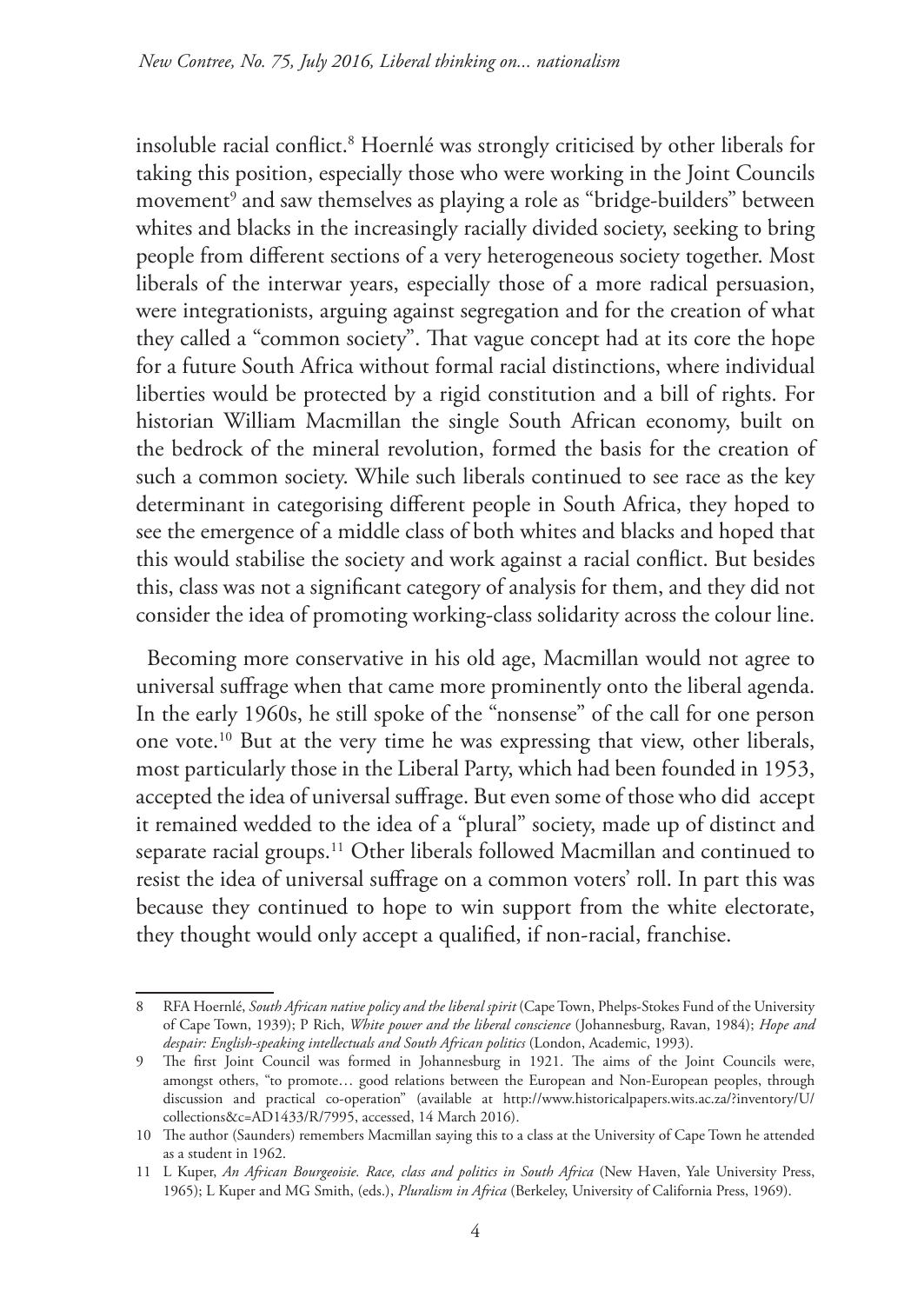When some of the more conservative liberals issued a report on South Africa's political alternatives in 1973, Edgar Brookes, now identifying himself as what he called an "unreconstructed liberal", found it necessary to dissent from the report on the grounds that it turned "from the individual to the group" and "assumes that … working through groups will bring us closer together".12 Again, putting emphasis on the group rather than the individual was a concession some South African liberals made to what they believed to be the reality of the South African situation. Other liberals continued to emphasise individual rights. Neville Alexander is wrong to say that the "four nations" thesis – the idea that Africans, whites, coloureds and Indian formed separate racial groups and that these were in some sense proto-nations – was a "classical" liberal conception. As he correctly goes on to point out, such an idea was adopted by the ANC Youth League – who saw Africans as the main national group and the other three as national minorities – and was not a distinctive or particularly liberal idea.13 It was one shared by many whites, including racist segregationists, and was also taken up by the Congress Alliance. Paragraph Two of the Freedom Charter, for instance, spoke of all "national groups" having equal rights.

For many liberals federalism was a way to tame majority power. Liberals had long been critical of the way in which South Africa had been united in 1910, with most powers accruing to the central government. They argued that a more federal system which took account of the different groups making up South African society would make it less easy for a ruling party to oppress others. Other liberals came up with complex schemes designed to protect both individual and group rights. In this regard, some looked to the ideas of foreign liberal theorists, such as those of Arend Lijphart, a political scientist based in the United States, who was then devising constitutional arrangements for societies divided by competing nationalisms or other ethnic, religious or ideological cleavages,. In 1979 two prominent South African liberals, David Welsh and Frederick van Zyl Slabbert, argued for Lijphart's idea of consociationalism to be applied in the South African case as a way to check power and to ensure that individual rights were not constrained.<sup>14</sup>

<sup>12</sup> Spro-Cas, *South Africa's political alternatives. Report of the Political Commission of the Study Project on christianity in apartheid society* (Johannesburg, Spro-Cas, 1973), pp. 243-244.

<sup>13</sup> T Karis and G Carter, *From protest to challenge, I* (Palo Alto, Hoover Institution, 1972), p. 32.

<sup>14</sup> Compare D Welsh and F van Zyl Slabbert, S*outh Africa's political options. Strategies for sharing power* (Cape Town, David Philip, 1979); Compare A Lijphart, *Democracy in plural societies: A comparative exploration* (New Haven, Yale University Press, 1977); *Power-sharing in South Africa* (Berkeley, Institute of International Studies, University of California, 1985).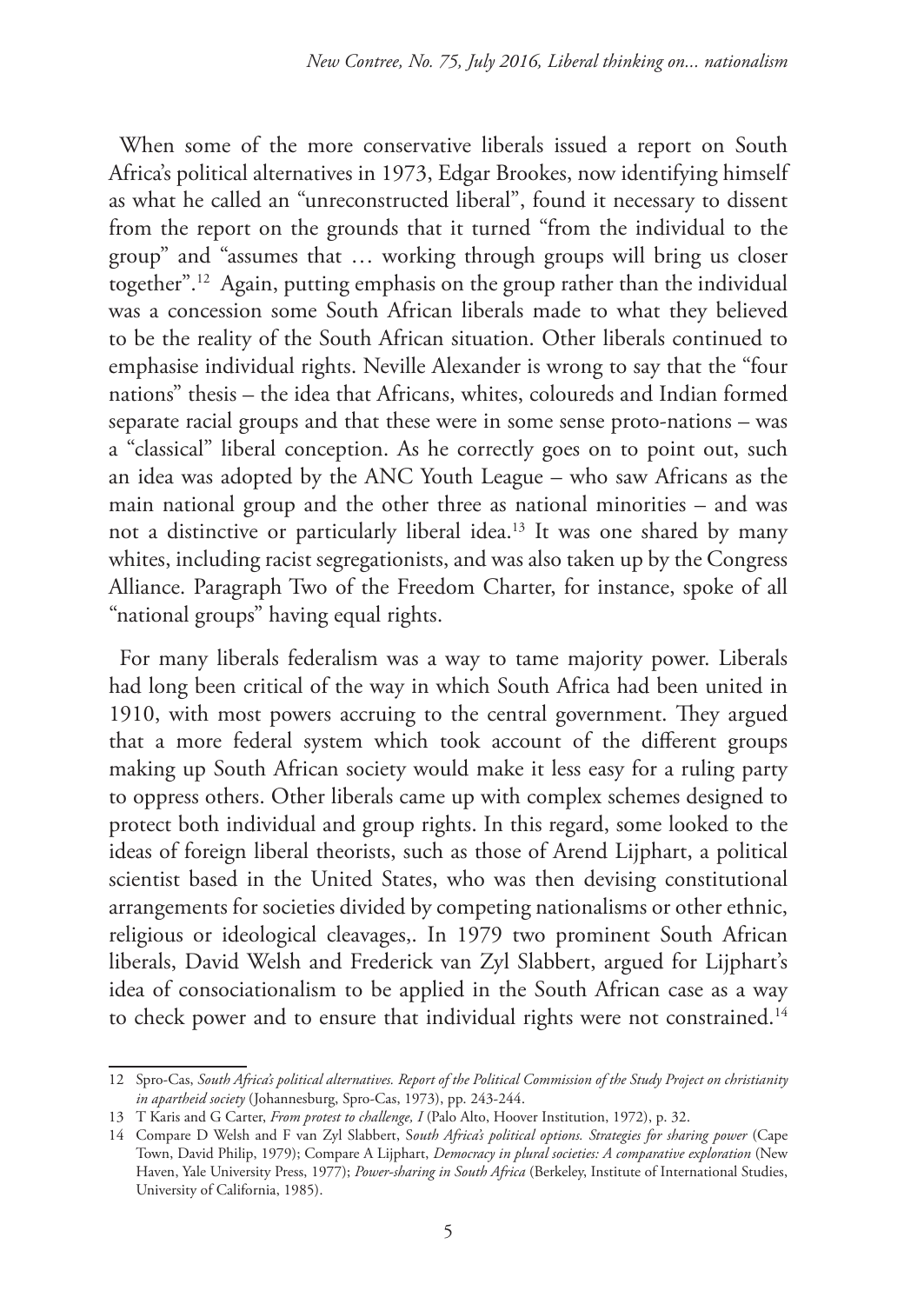It was Slabbert who headed the Progressive Party commission that recommended that the party drop its resistance to universal suffrage, which it did in 1980, though within the framework of ideas of power-sharing or consociationalism, providing safeguards for minorities. Slabbert later wrote:<sup>15</sup>

The PFP [Progressive Federal Party] is not the Liberal or even a liberal party… its history is far too diverse and complicated simply to depict it as a pure liberal party. It is nevertheless committed to the creation of a constitutional democracy in South Africa and as such is the closest example of a conventional liberal political party in the current situation.

While many liberals saw their ideas and values as the polar opposite of the ideas of both Marxism and nationalism, not all liberals rejected all forms of nationalism. The compatibility of non-exclusive forms of nationalism, both Afrikaner and African, with liberalism is traced in the work of Andre du Toit and Andrew Nash , both of whom have explored liberal Afrikaner nationalism. The Stellenbosch philosopher Johan Degenaar claimed that tension between liberalism and nationalism only becomes "acute when nationalism takes an extreme form, as in 'volk' [nation] nationalism".16

A non-extreme form of nationalism that differed from Afrikaner nationalism because it was not based on a common language, was that found in the thinking of those black Africans who in 1912 formed the South African Native National Congress (SANNC), later to become the African National Congress (ANC). Men such as Pixley ka Seme and John Dube, and later AB Xuma, were influenced by liberal thought when studying abroad. When in the 1940s the young radicals in the new-formed ANC Youth League championed ideas of Africanism, which sometimes took racist forms, the more liberalminded old guard were critical of the new ideology. In the 1950s such figures as ZK Matthews and Albert Luthuli, the President-General of the ANC in that decade, remained firmly in the liberal tradition. One of Luthuli's closest advisers, EV Mahomed, remained a member of the Liberal Party, and H Selby Msimang combined membership of the ANC and the Liberal Party. There were many liberal ideas in the Freedom Charter drawn up at the Congress of the People in 1955, which the Liberal Party boycotted because of the leading role being played by communists. Alan Paton, president of the Liberal Party

<sup>15</sup> J Butler, R Elphick and D Welsh, *Democratic liberalism in South Africa, 1* (Cape Town, David Philip 1987), p. 403.

<sup>16</sup> J Degenaar, "Nationalism, liberalism, and pluralism"; A du Toit, "The Cape Afrikaners' failed liberal moment", J Butler, R Elphick and D Welsh, *Democratic liberalism in South Africa...*, pp. 35-63; Compare A Nash, *The dialectical tradition in South Africa* (New York, Routledge, 2009); J Pampallis, "Review of Eddy Maloka", *Friends of the natives...*, pp. 118-119.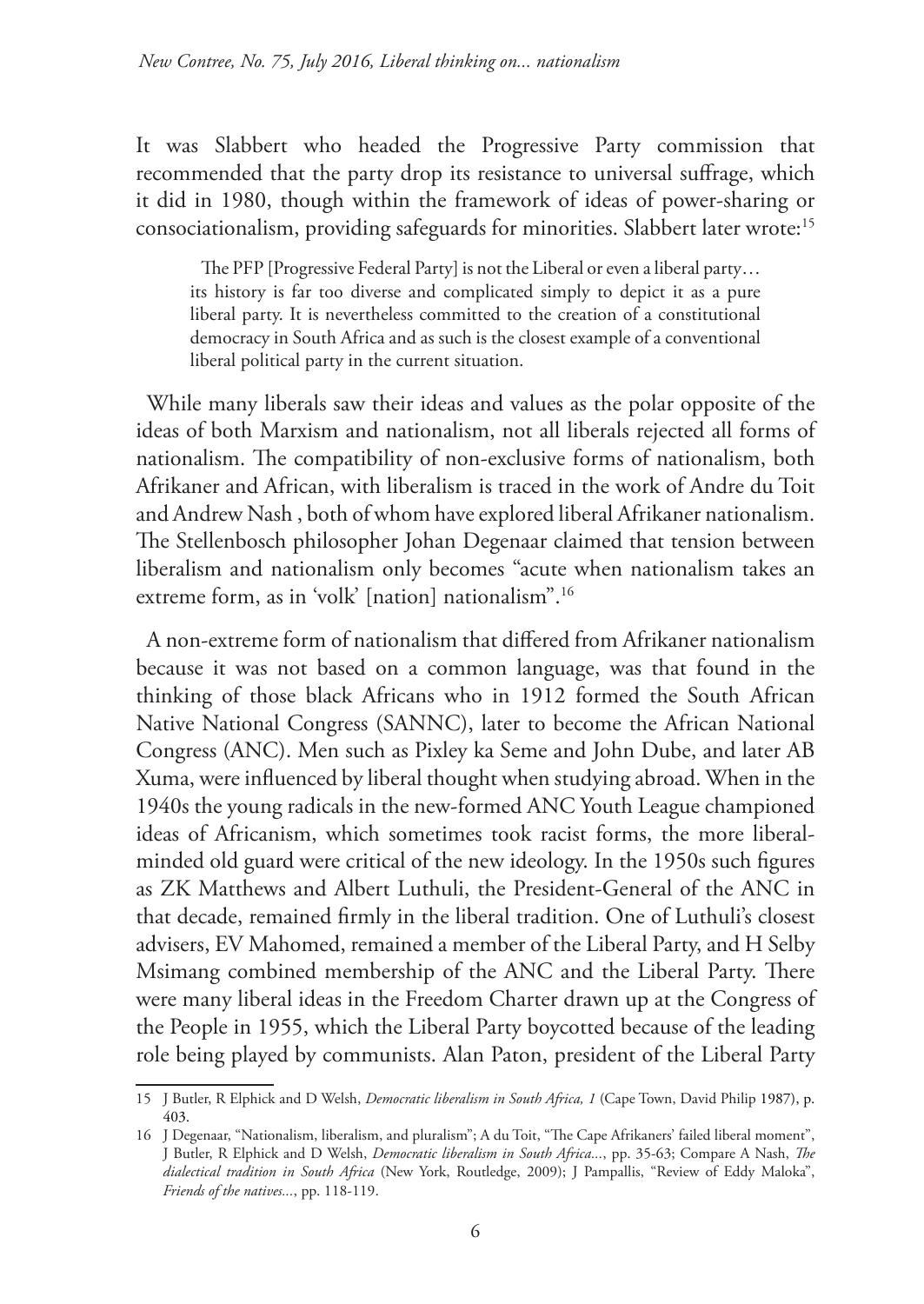in the 1960s, regarded liberalism as a "third force" that stood apart from the two dominant nationalisms, Afrikaner and African, both of which he saw as illiberal in their exclusivity. In his view, liberalism had two main enemies: on the one hand the oppressive Afrikaner nationalist government then intensifying apartheid policies, on the other the threat of an exclusive African nationalism. The latter, somewhat ironically given the contradictions between Marxism and nationalism, seemed from the 1960s increasingly closely tied to the underground South African Communist Party (SACP).

Again, however, we need to notice the diversity of liberal voices, some of which remained relatively "hidden", in the sense of being little known outside a small circle of people. In January 1957 a leading liberal, Leo Marquard, had delivered a presidential address at the University of Cape Town (UCT) to the members of what was then the leading liberal think tank, the South African Institute of Race Relations. His theme was what he called South Africa's colonial policy, that of the ruling white minority towards the black majority. Like other liberals, Marquard accepted that South Africa had gained its sovereign status as an independent country in the British Empire/ Commonwealth in 1934, but in his lecture he suggested how the country could "decolonise", as other countries in Africa were then beginning to do, inter alia through adopting federalism.17 Marquard's argument, that the structural political and economic inequalities within a state were in some ways similar to the relationship between a metropole and a colony, may have influenced Michael Harmel, Joe Slovo and their colleagues in the SACP who in 1962 articulated the idea of "colonialism of a special type", which included the view that "Non-white South Africa is the colony of White South Africa".18 On the other hand, Marquard's argument for "decolonisation" may also have influenced HF Verwoerd, the Prime Minister, who in the late 1950s was formulating his Bantustan policy, based on ideas of separate black "nations". For Verwoerd the idea of developing what he called Homelands was a way to extract apartheid from the criticism that it was merely white domination.<sup>19</sup>

<sup>17</sup> Federalist notions were in part designed to accommodate Natal's English-speaking whites, who disliked living in an Afrikaner-dominated South Africa.

<sup>18</sup> See for example N Alexander, *Ordinary country...*, p. 179. For Marquard's formulation see L Marquard [writing as John Burger], *The black man's burden* (London, Gollancz, 1943); *South Africa's colonial policy* (Johannesburg, South African Institute of Race Relations, 1957). Among those who took up this idea was the sociologist H Wolpe, "The theory of internal colonialism: The South African case", I Oxhaal, T Barnett and D Booth, (eds.), *Beyond the sociology of development: Economy and society in Latin America and Africa* (London, Routledge, 1975); S Friedman, *Race, class and power*... .

<sup>19</sup> H Kenney, *Architect of apartheid. HF Verwoerd an appraisal* (Johannesburg, Jonathan Ball, 1980). There were some similarities between his ideas and the way in which the USSR regarded Kazakhstan and the other central Asian Soviet Republics as separate countries.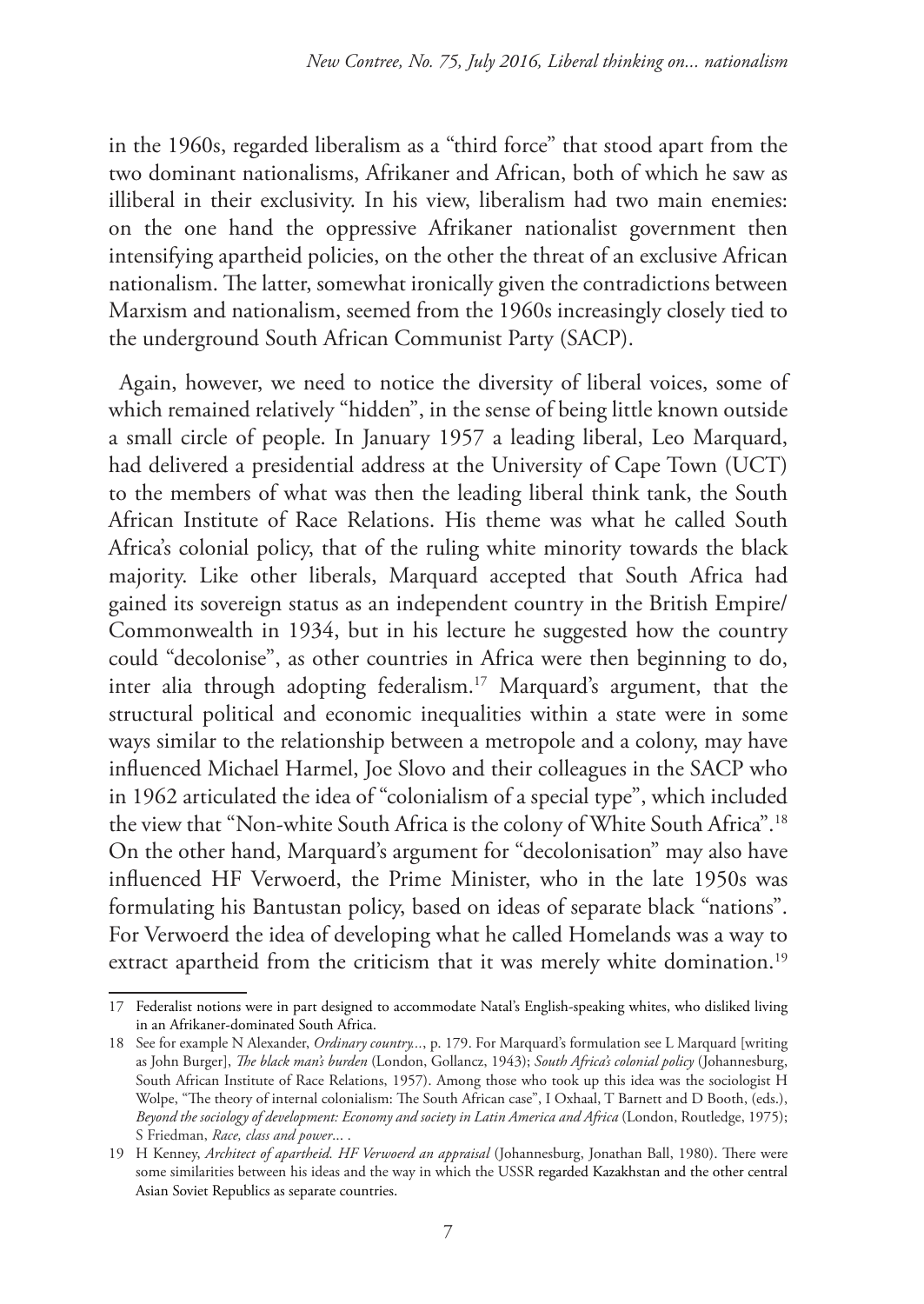Most liberals saw through this. Those in the Liberal Party welcomed the arrival of independence for African countries, but for them the Bantustan policy was part and parcel of apartheid. In the late 1950s Randolph Vigne and other members of the Liberal Party cultivated Namibians then in Cape Town and actively supported their campaign to free their country from South African rule. As deputy leader of the Liberal Party, Vigne took the lead in fighting the Bantustan policy in the Transkei in the early 1960s. 20 While the more conservative Paton increasingly admired Mangosuthu Buthelezi, who worked within Bantustan structures, he did so in large measure because of Buthelezi's resistance to the government's attempts to get him to accept nominal independence for KwaZulu.

It was only with the birth of the Liberal Party in 1953 that liberalism in South Africa found political expression in an organised form. The young Nelson Mandela had by then moved from believing in Africanism to working with the emerging Congress Alliance, and he immediately attacked the new party on two main grounds: its failure to support the demand for universal suffrage and its insistence on constitutional means of struggle. The highsounding principles of the Liberal Party, Mandela wrote: <sup>21</sup>

... stand not for the freedom of the people but for the adoption of more subtle systems of oppression and expiation. ... [Though liberals] talk of liberty and human dignity, they are subordinate henchmen of the ruling circles. They stand for the retention of the cheap labour system and of the subordinate colonial status of the non-European masses…. In practice they acquiesce in the slavery of the people, low wages, mass unemployment, the squalid tenements in the locations and shanty-towns.

However true his critique was of the Liberal Party in its early years, it did not remain valid, for the party evolved considerably over its short fifteen-year history. Rejecting the "four nations" multiracialism of the Congress Alliance, with its emphasis on racial groups, the Liberal Party increasingly came to practice the non-racialism it proclaimed. Black Africans in the party increased in number until, in the 1960s, they formed a majority of its some 5 000 members. Some black Africans gained leadership positions: Jordan Ngubane and HJ Bhengu became vice-presidents, Elliot Mngadi the party's national treasurer.<sup>22</sup> From 1960 the party began to abandon its concern with appeasing

<sup>20</sup> R Vigne, *Liberals against apartheid* (London, Macmillan,1997), pp.165-182.

<sup>21</sup> N Mandela, "The shifting sands of illusion", *No easy walk to freedom. Letters from underground* (London, Heinemann Educational Books, 1965), pp. 33-35.

<sup>22</sup> R Vigne, *Liberals against apartheid..*. . Maloka contradicts himself, first saying the leadership of the Liberal Party was all white, then that 70 per cent of it was white. See J Pampallis, "Review of Eddy Maloka", *Friends of the natives...*, p. 134.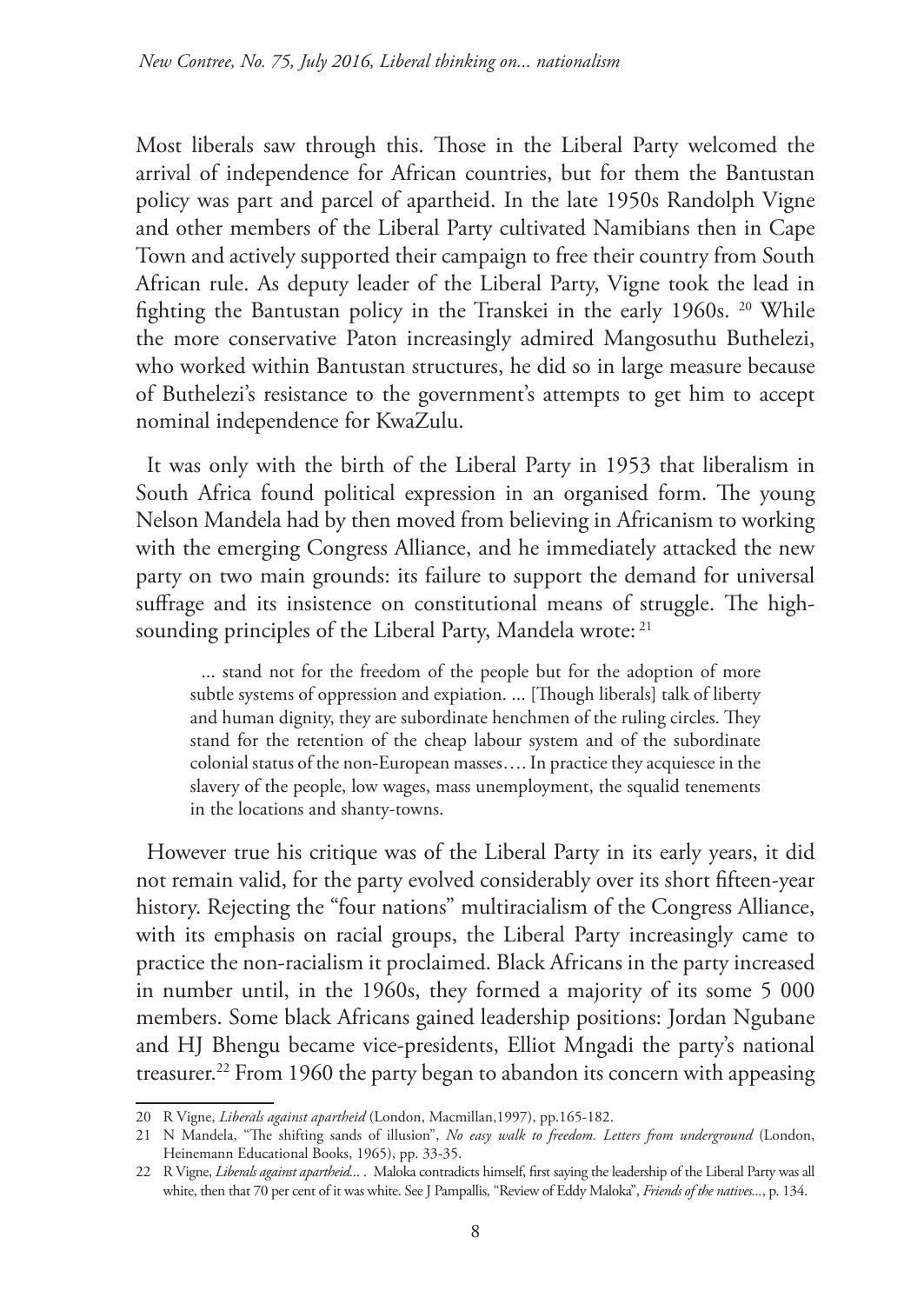and trying to appeal to a very conservative and racist white electorate. It adopted universal suffrage as its policy and then took increasingly radical positions on the economy. Some members of the Liberal Party rejected the idea of protecting group minority rights; some were social democrats; some joined the African Resistance Movement and accepted the need to use violence against the apartheid state, in the interests of bringing about the end of apartheid and achieving a constitutional democracy.23

At the same time, other white liberals remained paternalistic, patronising and very blinkered in their thinking. For all their concern with individual freedom, many found it difficult or impossible to get away from conceiving of the South African nation as made up of distinct racial groups. Racial thinking was deeply embedded, and such liberals failed to recognise that economic power reinforced racial divisions. Unlike liberals in, say, the United States, they argued for reducing the role of the state, and supported the idea that what they called the free market should operate with virtually no constraints. Some liberals were critical of the decision of the Liberal Party not to attend the Congress of the People in 1955, on the grounds that the Congress Alliance was dominated by communists, and others were similarly critical when in the face of new legislation in 1968 – the Prohibition of Political Interference Act, forbidding multiracial political parties – the party meekly dissolved itself. The Progressive Party, into which some liberals had moved, took the very illiberal decision that it should accept losing its black members and continued its parliamentary work, not accepting universal suffrage until much later. Helen Suzman, the only Progressive Party member in Parliament and regarded by some as "the icon of liberalism", justified staying in Parliament by saying the black members of the party wanted this.<sup>24</sup>. Nevertheless, she challenged the government on all aspects of apartheid, including so-called grand apartheid, with its fantasies of separate and independent black nation states.

It was at this time that Marxists devoted much attention to what they called the National Question, criticising the Bantustans as apartheid creations and not authentic nations. Neville Alexander took the lead in articulating such an analysis,<sup>25</sup> which was taken up within the African National Congress in

<sup>23</sup> On the African Resistance Movement, see M Gunther, "The National Committee of Liberation/African Resistance Movement", *South African Democracy Education Trust, The road to democracy in South Africa*, *I* (Cape Town, Zebra Press, 2004), pp.209-255.

<sup>24</sup> J Pampallis, "Review of Eddy Maloka", *Friends of the natives...*, pp. 122, 135.

<sup>25</sup> N Alexander, writing as No Sizwe, *One Azania, one nation: The National Question in South Africa* (London, Zed Press, 1979).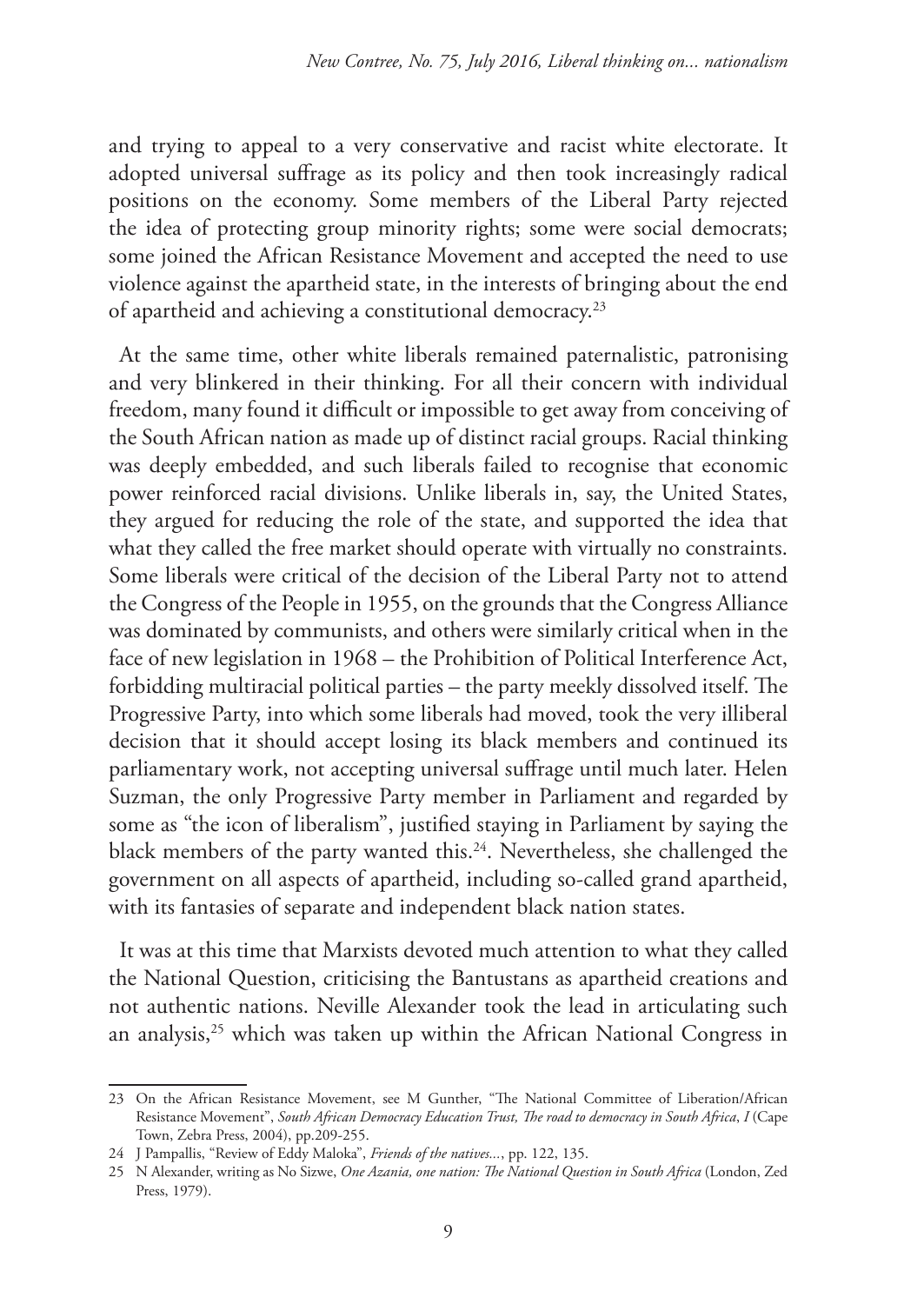exile. The struggle for national liberation in South Africa, wrote two of these writers, required a distinction to be drawn "between the authentic South African nation with its right to self-determination and inauthentic 'nonhistoric nations' which have been used as the building blocks of apartheid strategy". They went on to link Verwoerdian grand apartheid to earlier attempts to create separate nations: "The Afrikaner nationality rooted in the seventeenth century settlements in the Cape; the white oppressor nation forged by Smuts and the British imperialists in 1910 as the bulwark against "native rule"; the "'ethnic nations' conjured up by Verwoerd as an attempt to mask the colonial character of white supremacy - all these formations stand in the path of a democratic South Africa". And they were particular concerned that Zulu nationalism might prove "counter-revolutionary…in the struggle against the creation of a single nationhood in South African soil".26

Liberals were less concerned with Buthelezi and Inkatha – especially given Buthelezi's refusal to accept the idea of independence for the KwaZulu Bantustan – and more with the attack on them from the early 1970s by Steve Biko and the Black Consciousness Movement. Some liberals responded by calling themselves radicals, while remaining attached to liberal values.<sup>27</sup> More broadly, liberal thinking survived in the Progressive Party and its successors, the Progressive Federal Party and then, from 1989, the Democratic Party, in the National Union of South African Students (NUSAS), in the churches, in the mainstream English-medium press, in the major English-medium universities and in a few think tanks. A number of leading lawyers were liberals, and grass-roots liberal activists worked in the Black Sash and other non-governmental organisations.28

*The Oxford History of South Africa* (1969, 1971), a liberal anti-apartheid project, saw the main theme of South African history as the creation of a common society, and went out of its way to play down the importance of nationalism and national distinctions, emphasising instead interracial contact and interaction. In *Capitalism and Apartheid* (1985), perhaps the single most important liberal text of the 1980s, Merle Lipton rejected the idea that racial oppression was a function of the capitalist system and that the end of

<sup>26</sup> J Hoffman and N Mzala, "'Non-historic nations' and the National Question; A South African perspective", *Science & Society,* 54(4), 1990-1991, p. 426. They wrote: "Like the other colonially contrived bantustan groupings, even KwaZulu constitutes a 'non- historic nation' from the standpoint of the South African revolution".

<sup>27</sup> G Moss, *The new radicals. A generational memoir of the 1970s* (Johannesburg, Jacana, 2014), p. 32 and onwards.

<sup>28</sup> See the relevant chapters in the South African Democracy Education Trust, *The road to democracy in South Africa* Vol, 1-2, 4 and 6.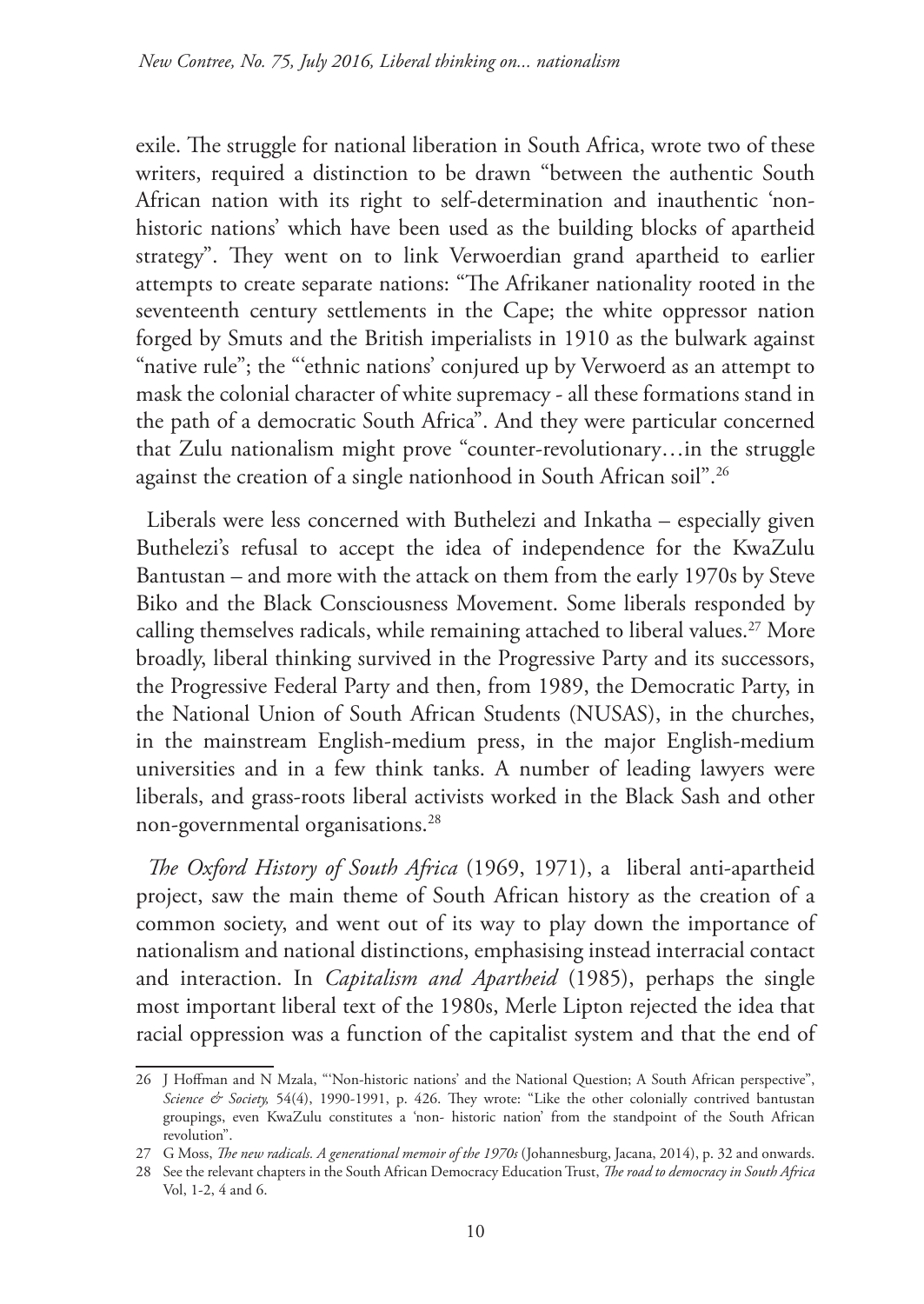apartheid must be linked to the overthrow of capitalism.29 By the late 1980s many in the ruling National Party had come to realise that apartheid could not work, which meant that there must inevitably be a process of transition to a more democratic South Africa; they therefore argued for group rights to be protected in a new constitutional dispensation. When it came to the negotiations for a new constitution in the early 1990s, the leading liberals involved, most prominently Colin Eglin of the Democratic Party, accepted that individual rights would be protected in the Bill of Rights and that those protections would, along with other measures, provide the necessary safeguards against majority tyranny. Liberals claimed, rightly, that they made a major contribution to the fashioning of the liberal democratic constitution that emerged from the negotiated settlement.<sup>30</sup>

## **Conclusion**

What of liberalism and the National Question in the present conjuncture, when, in the arresting phrase of one critic, "the once generous struggle is reduced to the banding of robbers?"31 Vusi Gumede, who heads the Thabo Mbeki African Leadership Institute at the University of South Africa, has recently said that the National Question, which he calls a "paramount issue" for the country, involves "the form of relations that exist between the various peoples that make up a geographical space", and that it implies an "appropriate balance of power and influence among all people and or ethnic groups in a nation state" as well as "social and economic inclusion".32 Not spelling out what such an "appropriate" balance would be, Gumede has called for "systematic restitutionary, reconciliatory and restructuring measures and equitable sharing of resources". Few if any liberals would dispute the need for such measures and sharing, but they would argue that such inclusion should be evolutionary rather than revolutionary.<sup>33</sup> Furthermore, achieving it should not be at the cost of undermining the fundamentals of society, including

<sup>29</sup> Two other liberals followed Lipton in defending capitalism on the grounds that it had both created wealth and distributed it. N Bromberger and K Hughes, "Capitalism and underdevelopment in South Africa", J Butler, R Elphick and D Welsh, *Democratic liberalism in South Africa...,* pp. 203-233.

<sup>30</sup> C Eglin, *Crossing the borders of power* (Johannesburg, Jonathan Ball, 2007).

<sup>31</sup> B Breytenbach, H Adam and K Moodley, (ed.), *Imagined liberation. Xenophobia, citizenship and identity in South Africa, Germany and Canada* (Stellenbosch, Sun Press, 2013), p. vii.

<sup>32</sup> V Gumede, "The National Question in South Africa" (available online at http://www.thoughtleader.co.za/ vusigumede/2015/03/19/the-national-question-in-south-africa/, accessed, 10 May 2015).

<sup>33</sup> As Maloka points out, historically liberals in Europe and elsewhere have sometimes been revolutionaries: J Pampallis, "Review of Eddy Maloka", *Friends of the natives...*, p. 119.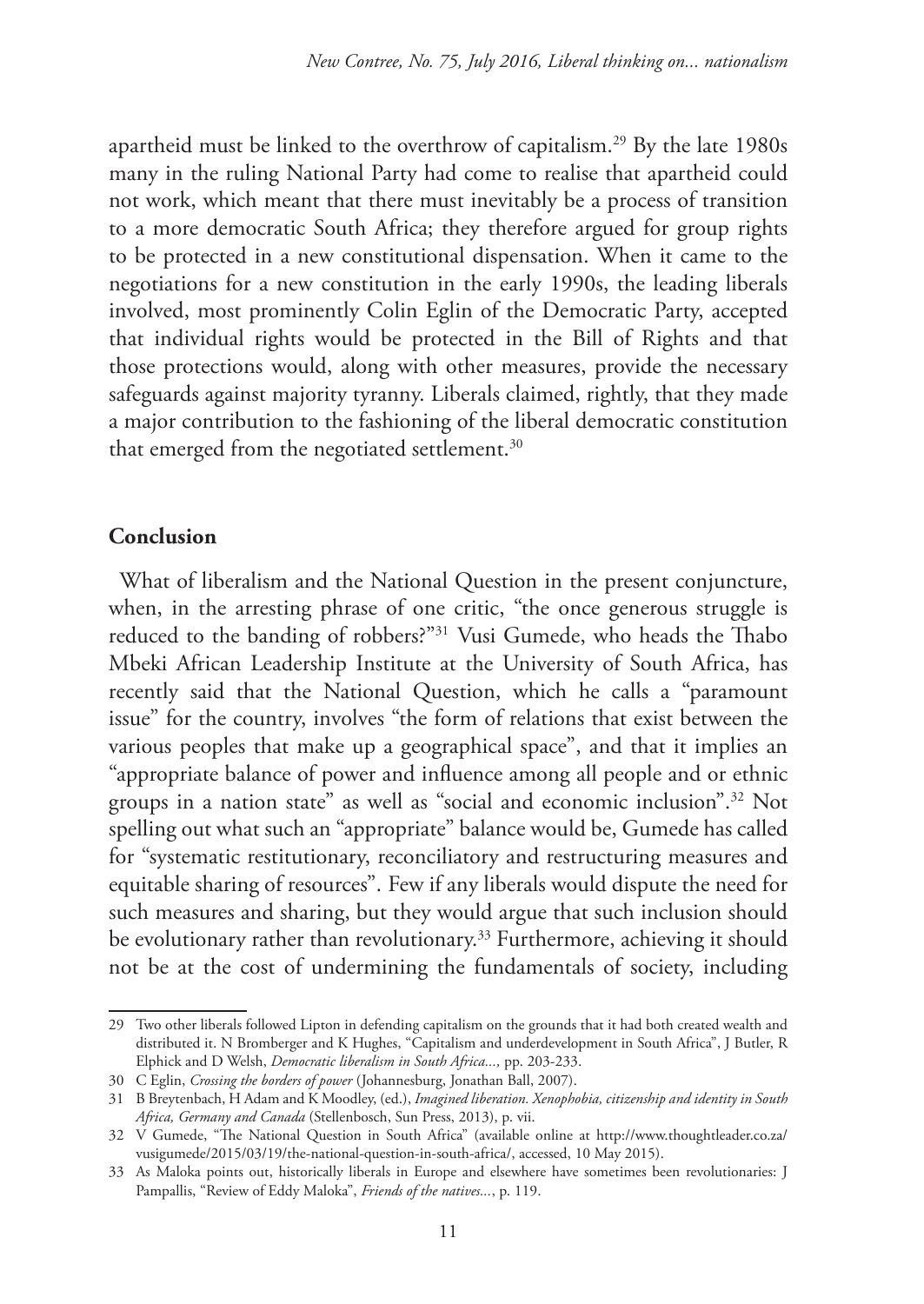particularly the economy, which is the source of jobs and the resources that make social spending possible.

Given their hopes for a non-racial future, many liberals worry that since the end of apartheid the issue of race has again become prominent. While some liberals have accepted that race should continue to play a role in affirmative action policies, in the interests of promoting equality and social justice, others have asserted dogmatically that race should not matter post-apartheid, and have rejected the need for black economic empowerment policies. Ignoring the salience of race in creating inequality, these liberals tend also to argue for a reduction in the role of the state in the economy, believing that this is the best way to promote economic growth and that only such growth will help alleviate inequality.<sup>34</sup> Tony Leon, who became leader of the Democratic Party, was very critical of Thabo Mbeki's "obsession" with race, and spoke of his ideas of an African Renaissance as "incoherent mumbo-jumbo".35 But on the other hand, as Michael Cardo, a Democratic Alliance member of Parliament points out, "Younger liberals, in particular, are frustrated with the kind of liberalism that clings to a fanciful, feel-good notion of 'rainbow nationhood' or colour-blindness … which serves to obscure more than it does enlighten the structural nature of many of our social problems".36 Such liberals believe that non-racism should not disregard race and difference, but embrace it. It is therefore too simplistic to say, as Peter Vale has recently, that "Blind to colour and indifferent to cultural difference, and committed to maintain civil liberties and the kinds of freedoms that protect citizens from state power, liberalism's emphasis on the individual seems to blind it to the horror that continues in its economics – namely white wealth and black poverty".<sup>37</sup> On the broader issue of nation-building, most liberals applauded President Mandela's remarkable

<sup>34</sup> For the "muscular liberalism" of the Democratic Party's leader, Tony Leon, see especially his memoir, *On the contrary* (Johannesburg, Jonathan Ball, 2009); J Pampallis, "Review of Eddy Maloka", *Friends of the natives...,* pp. 197, 207. Leon became notorious for the slogan of "fight back", which was widely seen as a call for racial minorities to fight majority rule. "There is nothing 'liberal' about 'muscular' politics", writes Pampallis: J Pampallis, "Review of Eddy Maloka", *Friends of the natives...*, p. 219.

<sup>35</sup> J Pampallis, "Review of Eddy Maloka", *Friends of the natives...*, p. 215.

<sup>36</sup> M Cardo, "The sinister underbelly to the 'Rhodes Must Fall!' campaign", *Politicsweb*, 1 April 2015 (available at www.politicsweb.co.za/politicsweb/view/politicsweb/en/page71619?oid=1022687&sn=Detail&pid=71619, accessed, 5 May 2016). He continues: "It would be ludicrous to think that once apartheid ended, even twenty years after it ended, that somehow whites did not continue to enjoy certain advantages over blacks in accessing opportunities, through networks and social capital and the like. But that is no reason for liberals to be suckered into the 'white privilege' school of thought. 'White privilege' is a handy rhetorical device, employed by opponents of liberalism. It serves to legitimate the ANC's hegemonic project of 'transformation', which is really just a code-word for racial domination."

<sup>37</sup> P Vale, "Of ships, bedraggled crews and the miscegenation of ideas", P Vale, L Hamilton and EH Prinsloo (eds.), *Intellectual traditions in South Africa...*, p. 13.